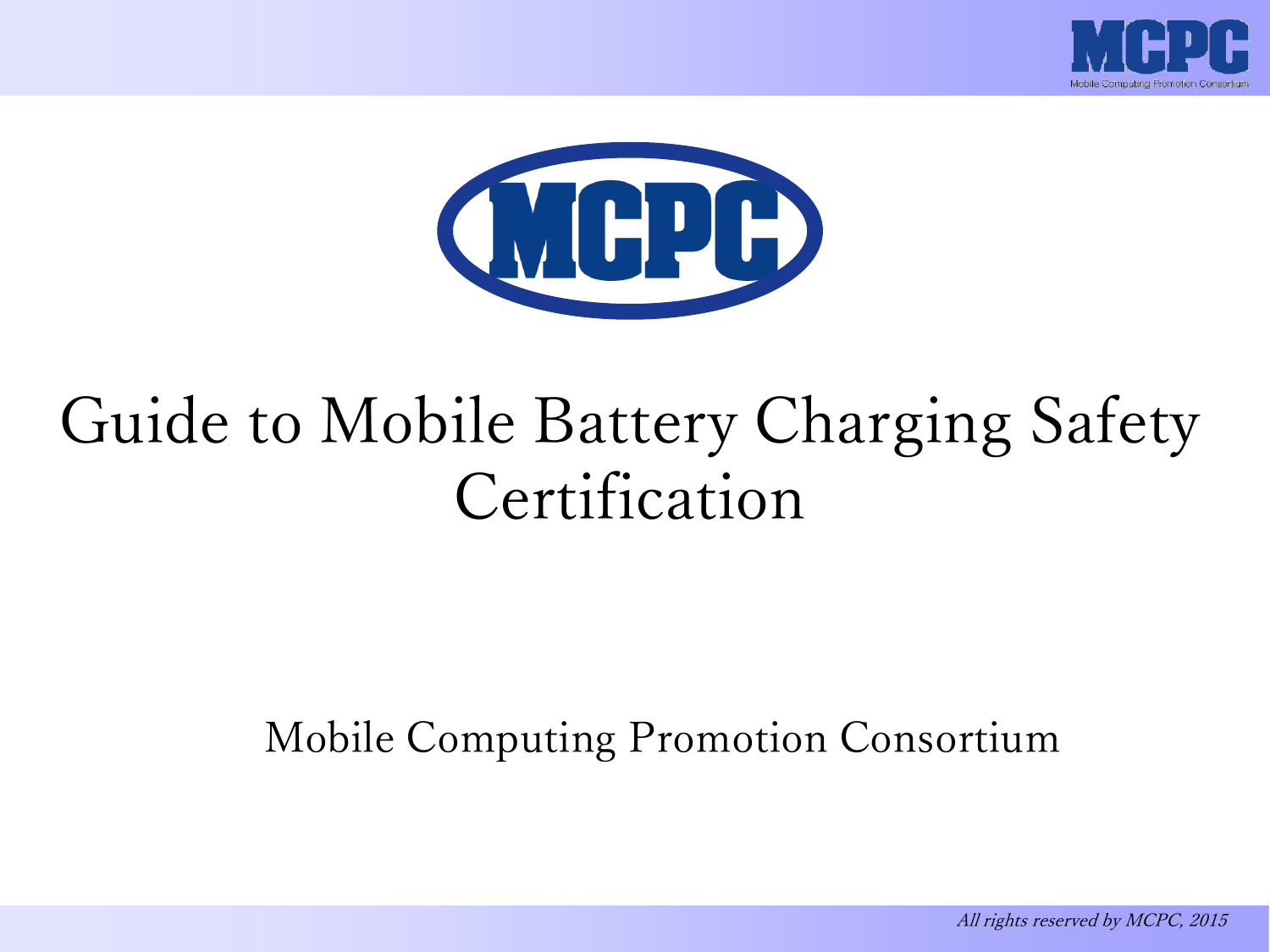# Mobile Battery Charging Safety Certification Overview



The Mobile Computing Promotion Consortium (MCPC) is a voluntary organization established in 1997 with the aim of promoting mobile computing beyond the boundaries of industry.

The MCPC has developed the Mobile Battery Charging Safety Certification to promote the widespread use of safe and secure charging devices with the aim of reducing the number of accidents that occur during charging smartphones and other devices. This program aims to achieve its objectives by verifying the safety functions\* of charging equipment and issuing a certification mark for safe charging equipment.

If the product displays a certification mark, users can easily and safely figure out which charging devices are safe.

The Mobile Battery Charging Safety Certification is an acknowledgement by MCPC that a product that has passed MCPC specified tests is in compliance with this certification. Examinees may use the MCPC safety certification logo for their products. Users will clearly recognize that the product conforms to the standards set by MCPC.

Examinees who wish to have the MCPC Safety Certification Logo on their products need to take the following actions.

\*Basic performance, various protective functions, burnout prevention measures, etc.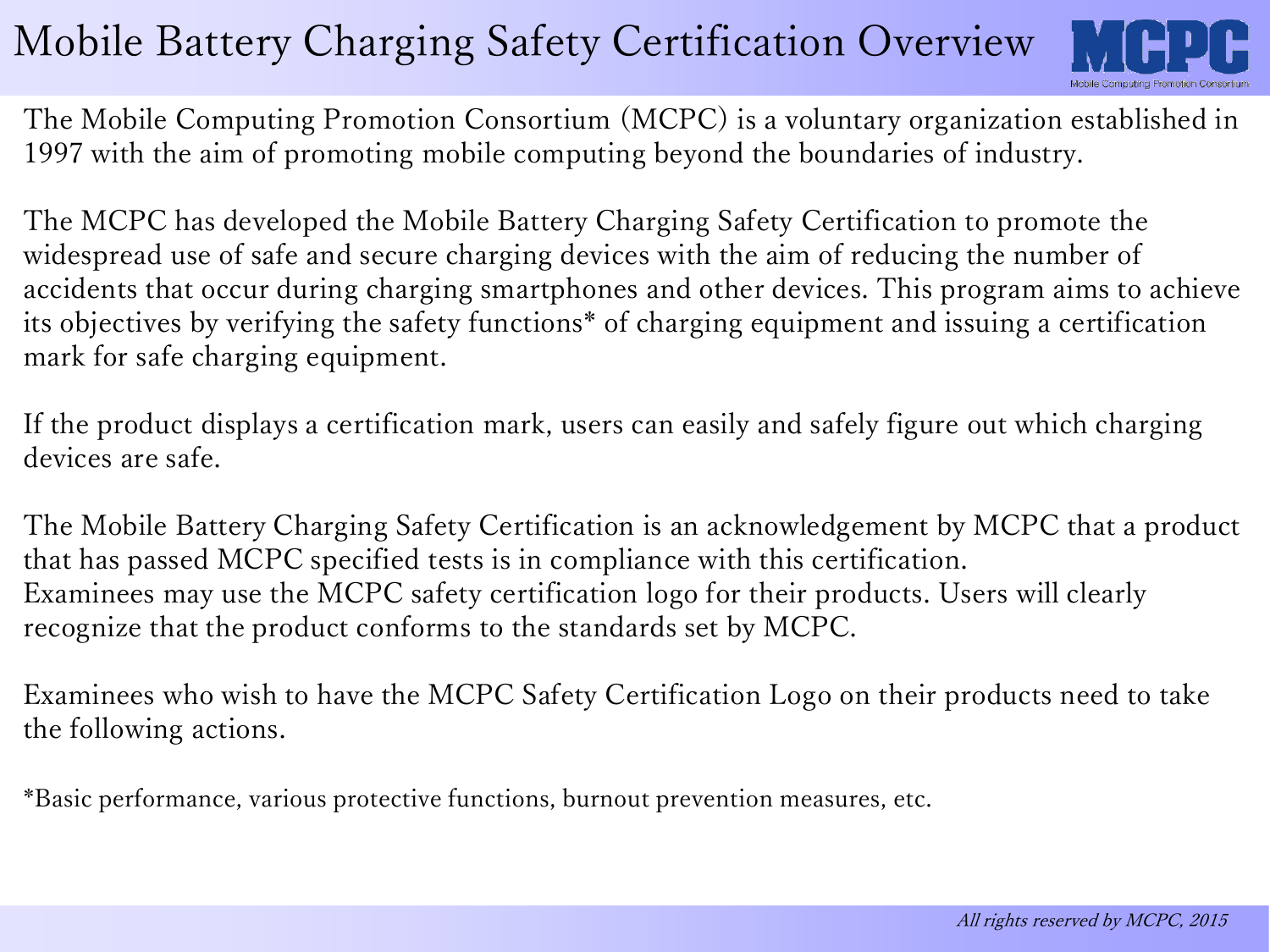# Overview of the logo acquisition method (1)



#### Examinee obtains standard specifications

#### (1) Obtain the documents

- ・MCPC TR-021 USB Charging Interface Safety Design Guidelines
- ・MCPC GL-014 Compliance Test Spec for MCPC TR-021
- ・MCPC GL-013 System Design Checklist
- ・Application form for MCPC Mobile Battery Charging Safety Certification Logo use

## Examinee develops product

## (2) Product Development

Develop the product that satisfies MCPC TR-021 standard for USB Charging Interface Safety Design Guideline.

Acquire the test data required for the MCPC GL-013 system design checklist.

#### (4) Submit various documents and contract documents to MCPC designated certification body Examinee applies to MCPC designated certification body (3) Examinee applies to the MCPC designated certification body The examinee apply to the MCPC designated certification body. Obtain various documents necessary for certification Obtain contract documents necessary from the MCPC designated certification body. (5) Pay Basic Certification Fee to MCPC Designated Certification Body (6) Product testing conducted by MCPC Designated Certification Body Tested by MCPC designated certification body

Submit the product to be tested and the MCPC GL-013 System Design Checklist Certification Checklist (with description filled) according to the instructions of the MCPC designated certification body.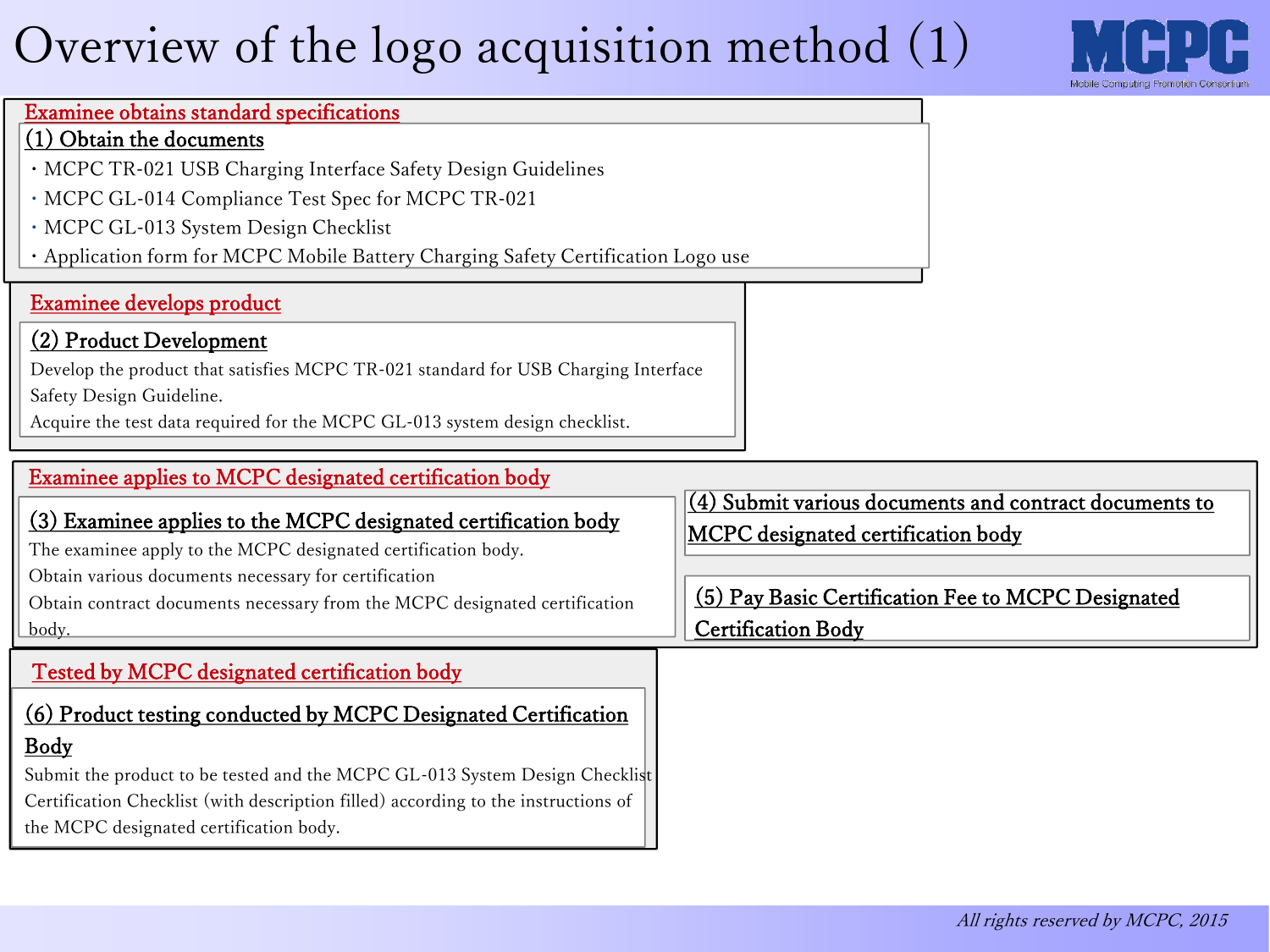# Overview of the logo acquisition method (2)



#### Examinee submits a consent form for logo use to MCPC

**(7) Application form for MCPC Mobile Battery Charging** 

#### **Safety Certification Logo use**

・ The examinee submits an agreement to use the Mobile Battery

Charging Safety Certification Logo to MCPC.

### (8) Documents for use of the logo delivered

Documents for use of logo delivered from MCPC.

### MCPC issues a certificate of acceptance (ID) to the examinee

(9) Issue Certificate of Conformance (ID)

・ MCPC issues a certificate of confirmation (ID) to those who have passed the test.

### (10) Carry List and Logo for MCPC Certification Supporting **Companies**

・ If an examinee wishes, the applicant company's logo and link to its website can be included in the list of MCPC Certification Support Companies.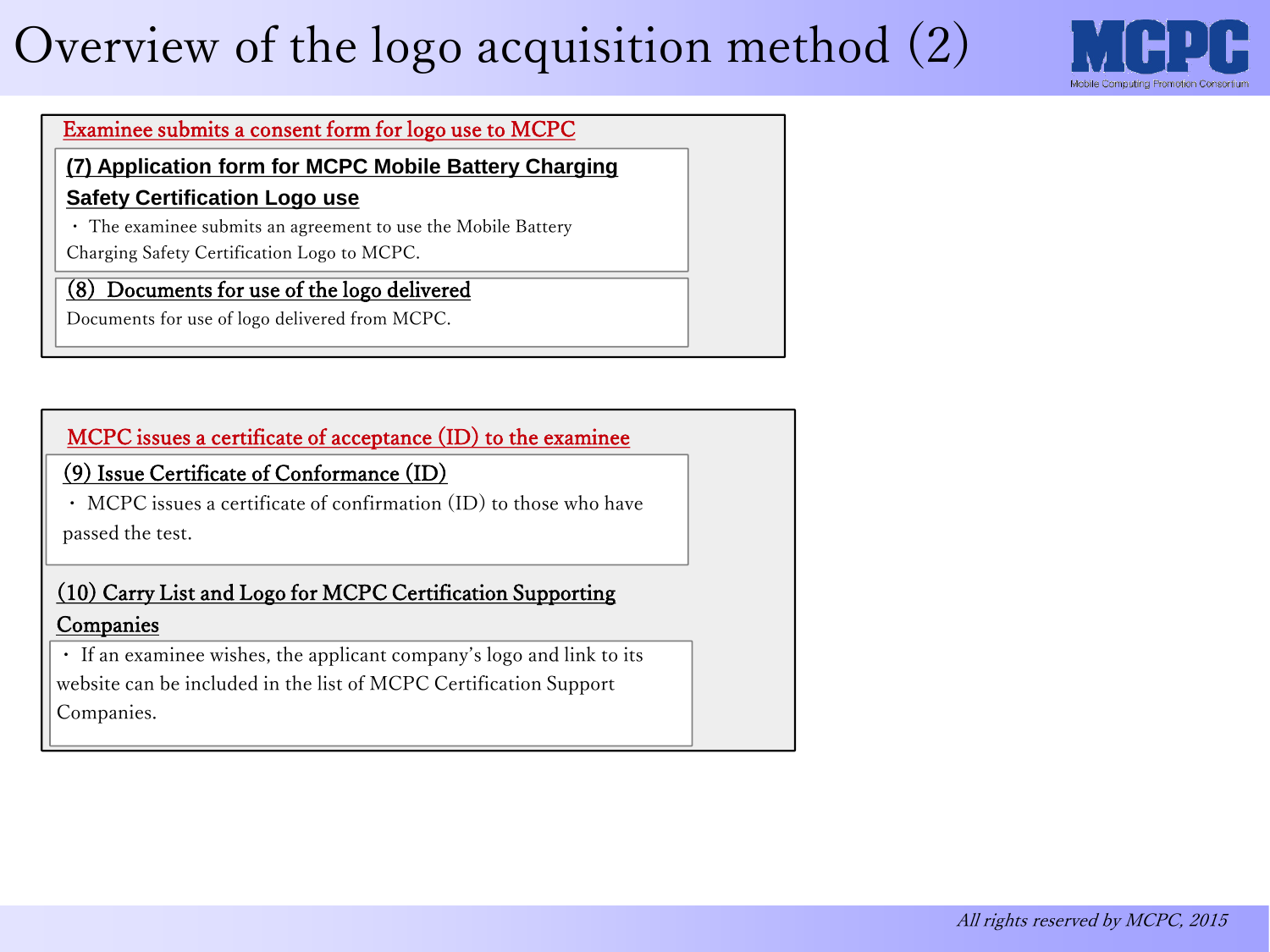# (1) Obtain the Standard.

In order for candidates to develop products that can pass the Mobile Battery Charging Safety Certification, they can obtain the Standard issued by MCPC.

## Safety Design Guideline for MCPC TR-021 USB Charging Interface

This is the basic standard document for this safety certification. Development of a product in conformity to this guideline shall be required to pass the certification. It is downloadable at free from the following URL.

<https://www.mcpc-jp.org/charge/index.htm>

## ● Test Specifications for MCPC GL-014 Compliance Test Spec for MCPC TR-021 and MCPC GL-013 System Design Checklist

GL014 is the test specifications for this safety certification. GL-013 is the Checklist to describe system design of the test product.

(Purchase price)

- MCPC non-member: 30,000 yen
- ・MCPC member:Free

(How to purchase)

・Please contact the secretariat below by e-mail.

You can choose the payment method of .

Email office@mcpc-jp.org

・ No additional fee is required for minor revisions to the test specifications. In case of major revisions to the specifications however an additional purchase may be charged.

## ● Application form for use of MCPC Mobile Battery Charging Safety Certification Logo

This is an application form for attaching the Certification Logo to products that have passed the certification test.

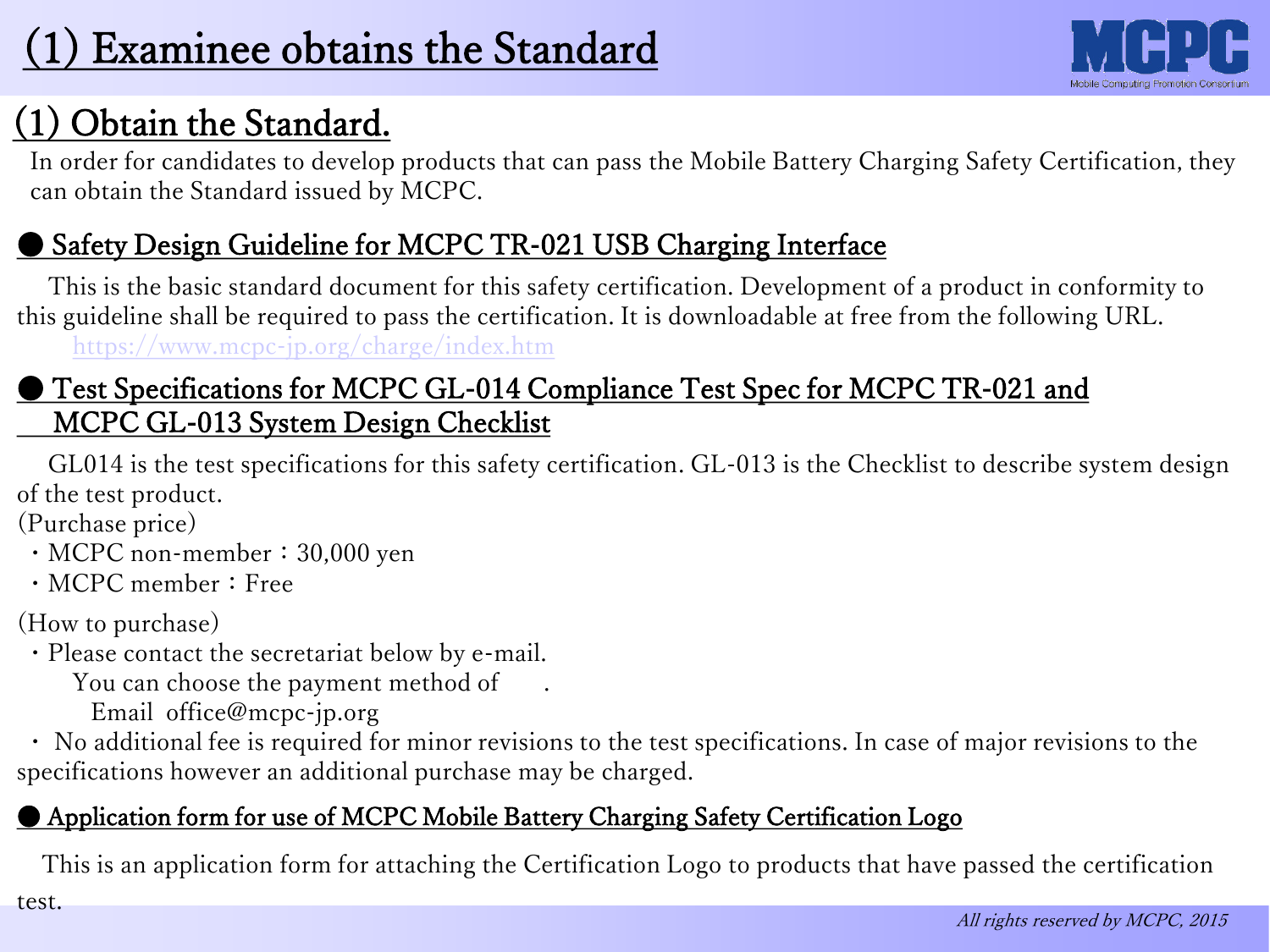

## Examinee develops Product

- An examinee develops the product that satisfies MCPC TR-021 Safety Design Guideline for USB Interface for Charging.
- This guideline is updated periodically. Please refer to the latest version.

An examinee who wish to receive a notice for an update will be notified by MCPC via e-mail or other means before the guidelines are updated.

- If you have any questions about the details of this guideline, please send an e-mail to the following address. For MCPC technical inquiries, please contact office@mcpc-jp.org
- Acquire required test data using MCPC GL-013 System Design Checklist.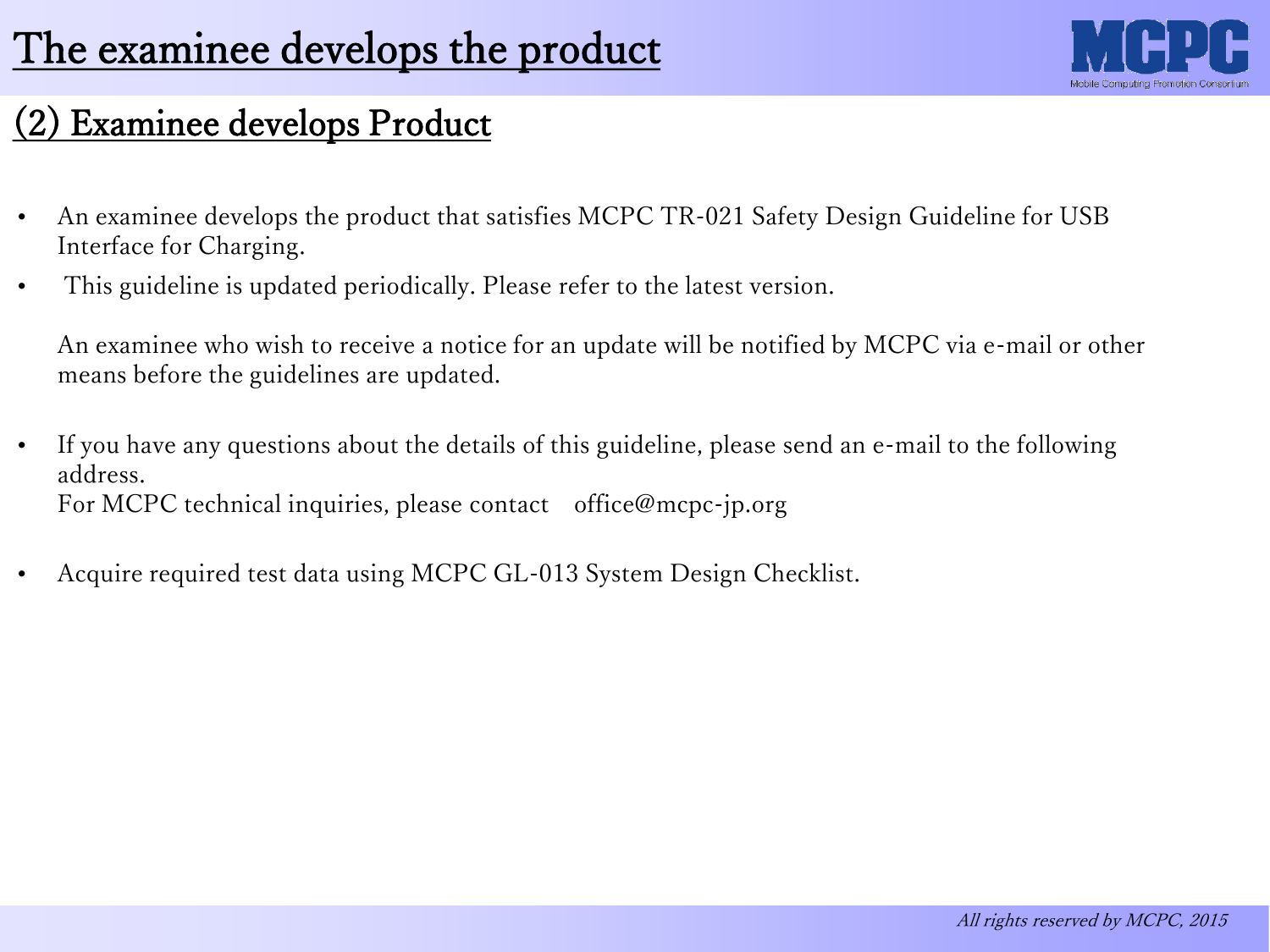# Examinee applies to the MCPC designated certification body



## (3) Procedures for application to the MCPC Designated Certification Body

The examinee applies to the MCPC designated certification body.

(Current MCPC Designated Certification Body)

Click the URL of the certification body to move to their website and obtain various information.

Once you have decided which certification body to apply for, please follow the procedures on the certification body website to complete the certification process.

| <b>Certification Body</b>          | <b>Address and contact information</b>        | <b>Certification fee</b>             |
|------------------------------------|-----------------------------------------------|--------------------------------------|
| Allion Japan                       | <b>Address</b>                                | ●MCPC Fee                            |
| http://www.allion.co.jp/typeC.html | Sumitomo Fudosan Takanawa Park Tower 1F/12F,  | $\cdot$ MCPC member : 30,000 yen     |
|                                    | 20-14, Higashi-Gotanda 3-chome, Shinagawa-ku, | $\cdot$ MCPC non-member : 60,000 yen |
|                                    | Tokyo 141-0022 Japan                          | ● Certification test fee             |
|                                    | TEL: 03-5488-7368 (9:00~18:00)                | Contact the certification body.      |

- Follow the instructions on the URL page of the certification body in the table above for application.
- Obtain various documents necessary for certification from a certification body.
- Obtain from MCPC designated certification body, their contract documents. For a certification fee, the certification body will collect the MCPC fee and the certification test fee together.

## (4) Submit various documents and contract documents to MCPC designated certification body

Submit various documents and contract documents necessary for certification to the MCPC designated certification body.

## (5) Pay basic certification fee to the MCPC designated certification body

Pay a certification fee to the MCPC designated certification body. They will charge the MCPC fee and the certification test fee together.

All rights reserved by MCPC, 2015 For details on payment methods, etc. please follow the instructions of the MCPC designated certification body.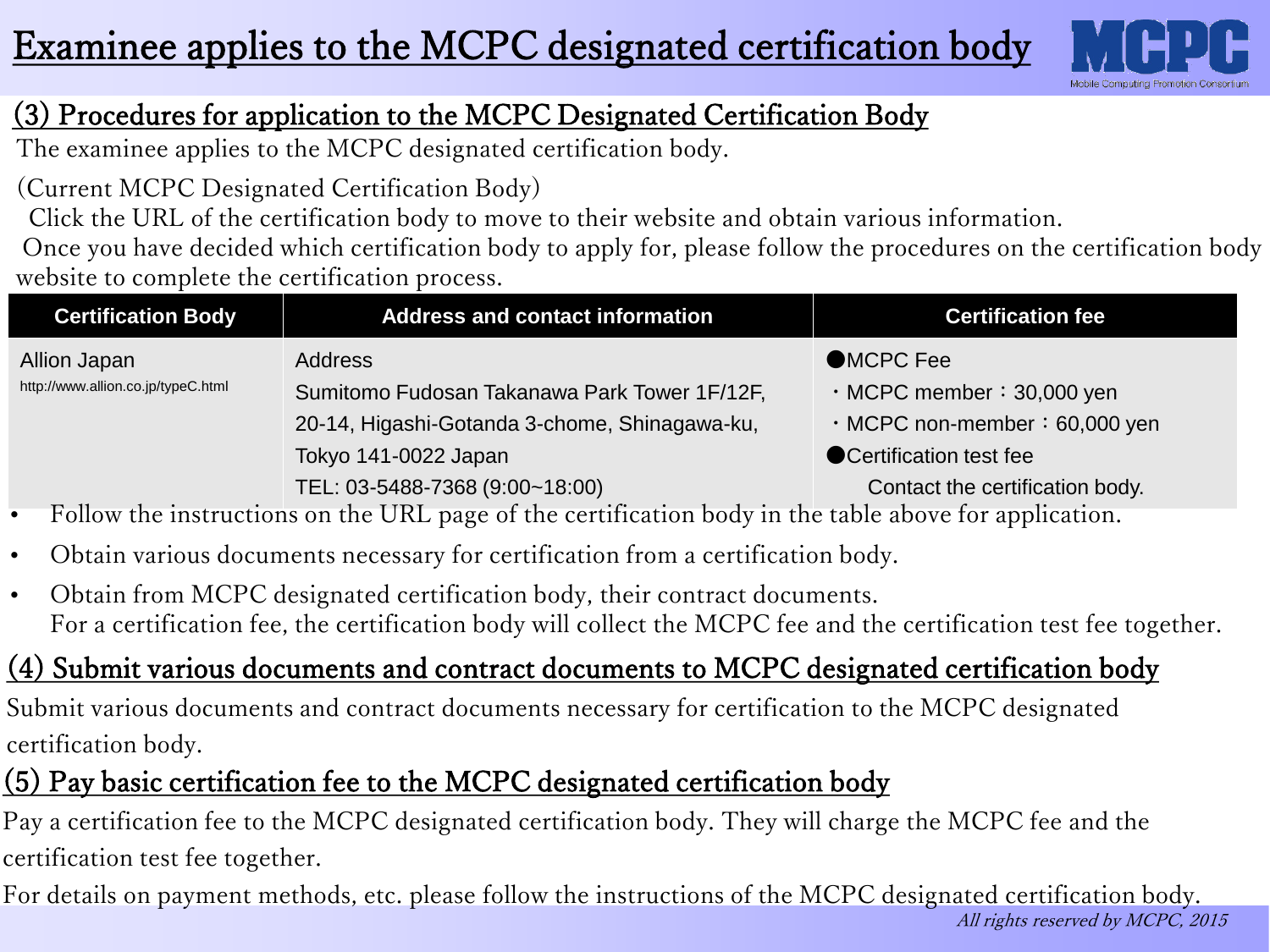

## Consent for use of Mobile Battery Charging Safety Certification Logo

Fill out the "MCPC Mobile Battery Recharging Safety Certification Logo Application Form "obtained under (1) above, and submit it to the MCPC Secretariat.

## (8) Documents for use of the logo arrives

After the MCPC Secretariat receives the "Application for Use of MCPC Mobile Battery Charging Safety Certification Logo", the logo data and logo usage manual will be sent to the designated address by e-mail.